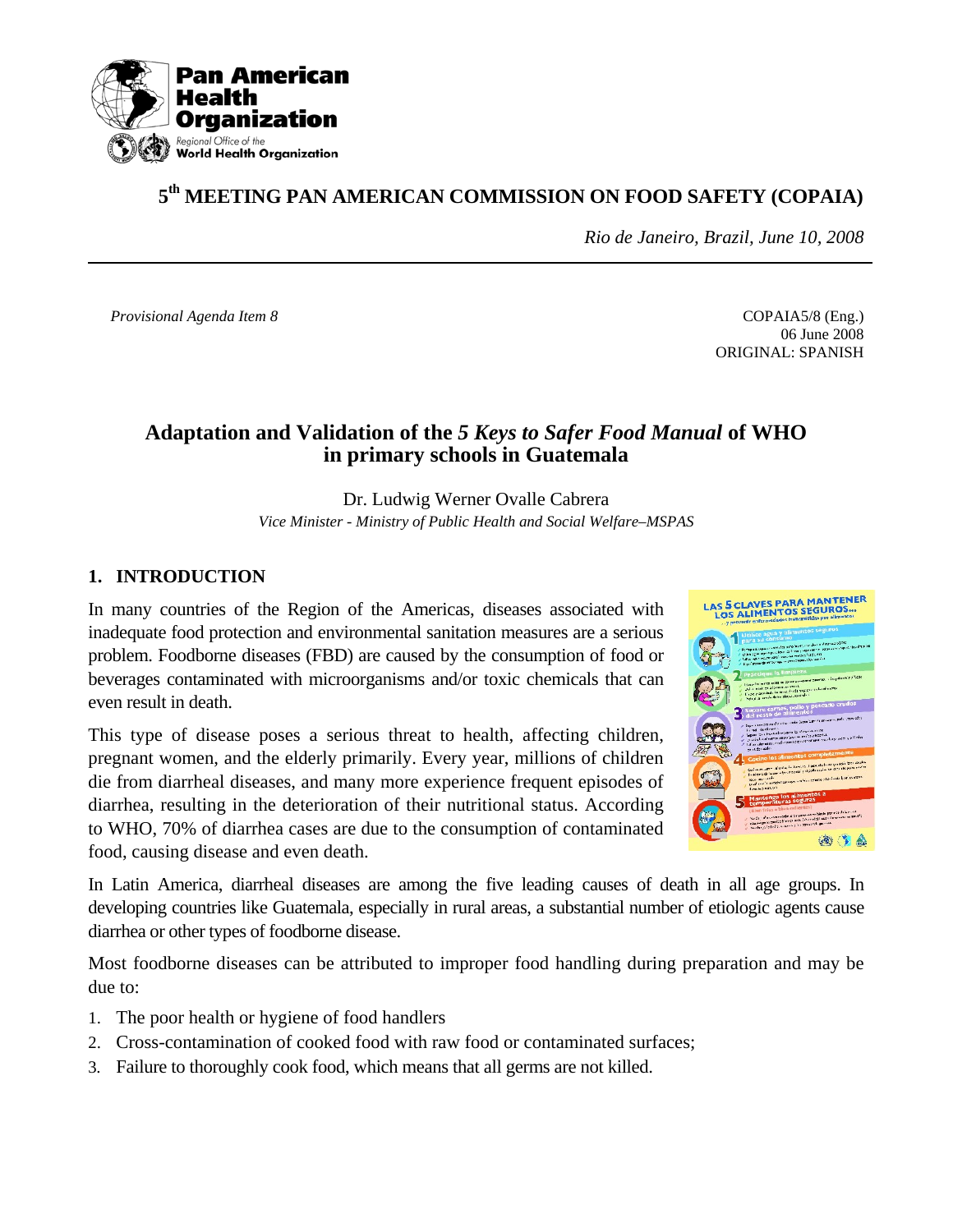## **2. PURPOSE**

The purpose of the *Five Keys to Safer Food Manual* is to offer guidelines and reference material for the educational community (primary school administration, teachers, and students), so that they can teach, learn, and internalize five basic rules to keep food safe and prevent its contamination.

This manual has been adapted to enable the contents to be taught at primary schools throughout the country as part of the Global School Health Initiative promoted by the World Health Organization (WHO), the Pan American Health Organization (PAHO), and the Institute of Nutrition of Central America and Panama (INCAP), considering schools not only places for learning science and culture, but promoters of the healthy development of children, adolescents, parents, and teachers.

With these manuals, we hope to help educate school children about this issue, so that children and their families will internalize and practice these five keys to reducing the emergence of foodborne diseases and thereby help improve nutrition and family health.

## **3. GENERAL OBJECTIVE**

Adaptation of the *Bring Food Safety Home: How to Use the WHO 5 Keys to Safer Food* for use in the educational community (educators, students, parents, and the people who prepare the food).

#### **4. SPECIFIC OBJECTIVES**

- 1. Adapt the Manual *Bring Food Safety Home: How to Use the WHO 5 Keys to Safer Food* for use with the educational community, based on the needs of the country and the beneficiary population
- 2. Evaluate the usefulness of the *Five Keys to Safer Food Manual* to improve the knowledge and skills of students, teachers, and food handlers in food safety
- 3. Prepare complementary educational materials that can be used nationwide as food safety guides

#### **5. TARGET POPULATION**

Primary school children attending urban and rural schools, as well as educators, parents, and persons who prepare school snacks or lunches.

#### **6. METHODOLOGY**

The project is coordinated by the Pan American Health Organization (PAHO/WHO) and implemented by the Institute of Nutrition of Central America and Panama (INCAP) in Guatemala and Honduras. The diagram below shows how the process has been adapted in Guatemala.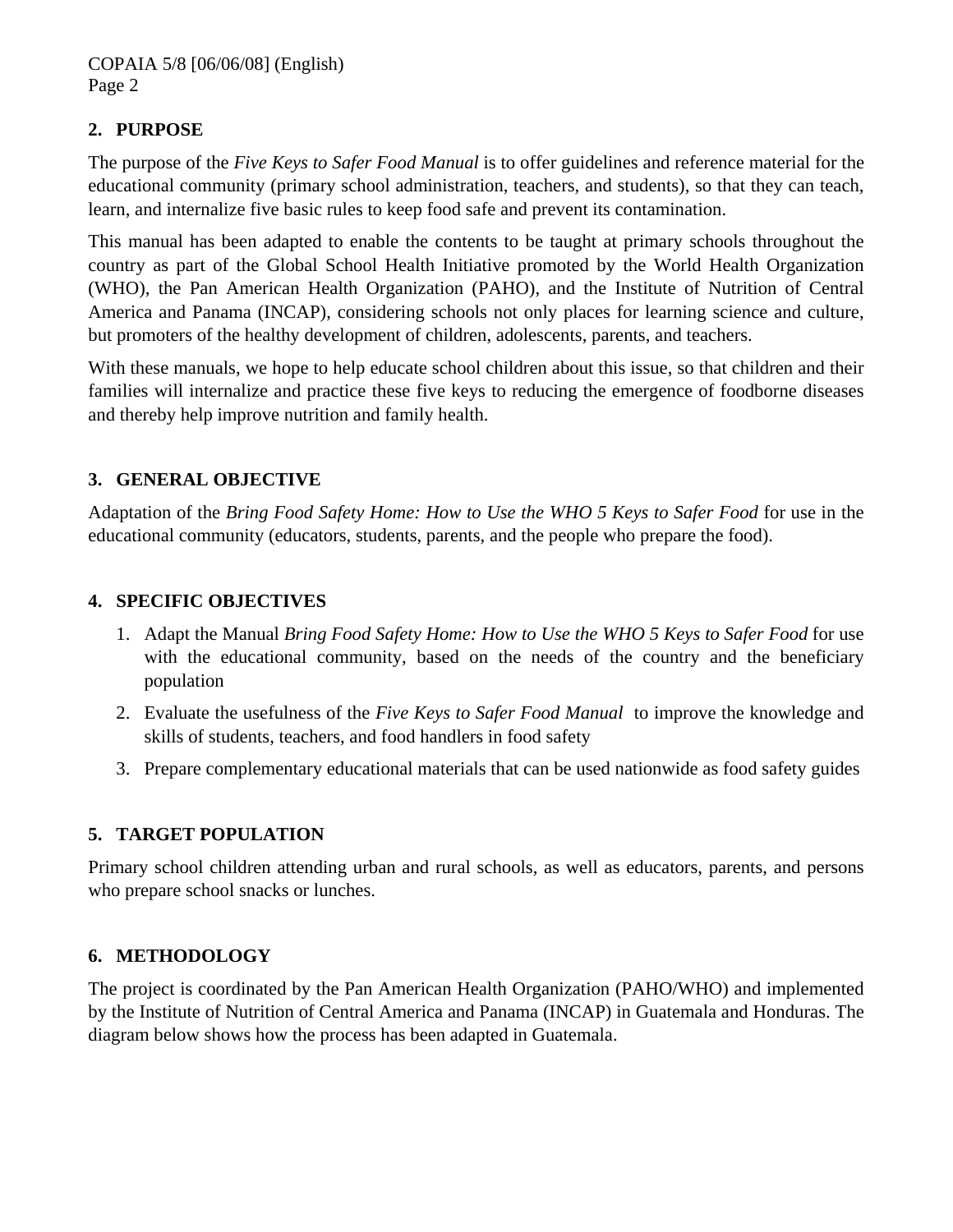

Stage 1: Raising awareness about the project among direct stakeholders. Presentation of the pilot project and the original WHO manual to different government institutions and international cooperation agencies to elicit a commitment from stakeholders to implementing the project in the country.

Stage 2: Adaptation of the original manual and preparation of support tools. Adapt the information to common practices in the Guatemalan population as a way of ensuring that in the final analysis, a manual or guide is obtained that enables the target group to adopt feasible behavioral changes. Information was provided on appropriate, inexpensive technologies that have been developed and validated in both Guatemala and other Latin American countries.

Complementary materials were also prepared:

- **-** Teacher Activities Manual
- **-** Manual for educators and school administrators
- **-** Promotional poster

Stage 3: Technical review of the manual on contents and complementary educational tools. Meetings

were held with representatives from the government as well as different NGOs working in schools to review the materials and obtain comments, suggestions, and inputs for their improvement them prior to validation.

At the same time, the Ministry of Education was requested to undertake a technical and pedagogical review of the adapted materials. This process was backed with Technical Opinion Nº 01- 2006 of that Ministry. Furthermore, it was requested that 10 rural and urban schools be designated to validate the materials.

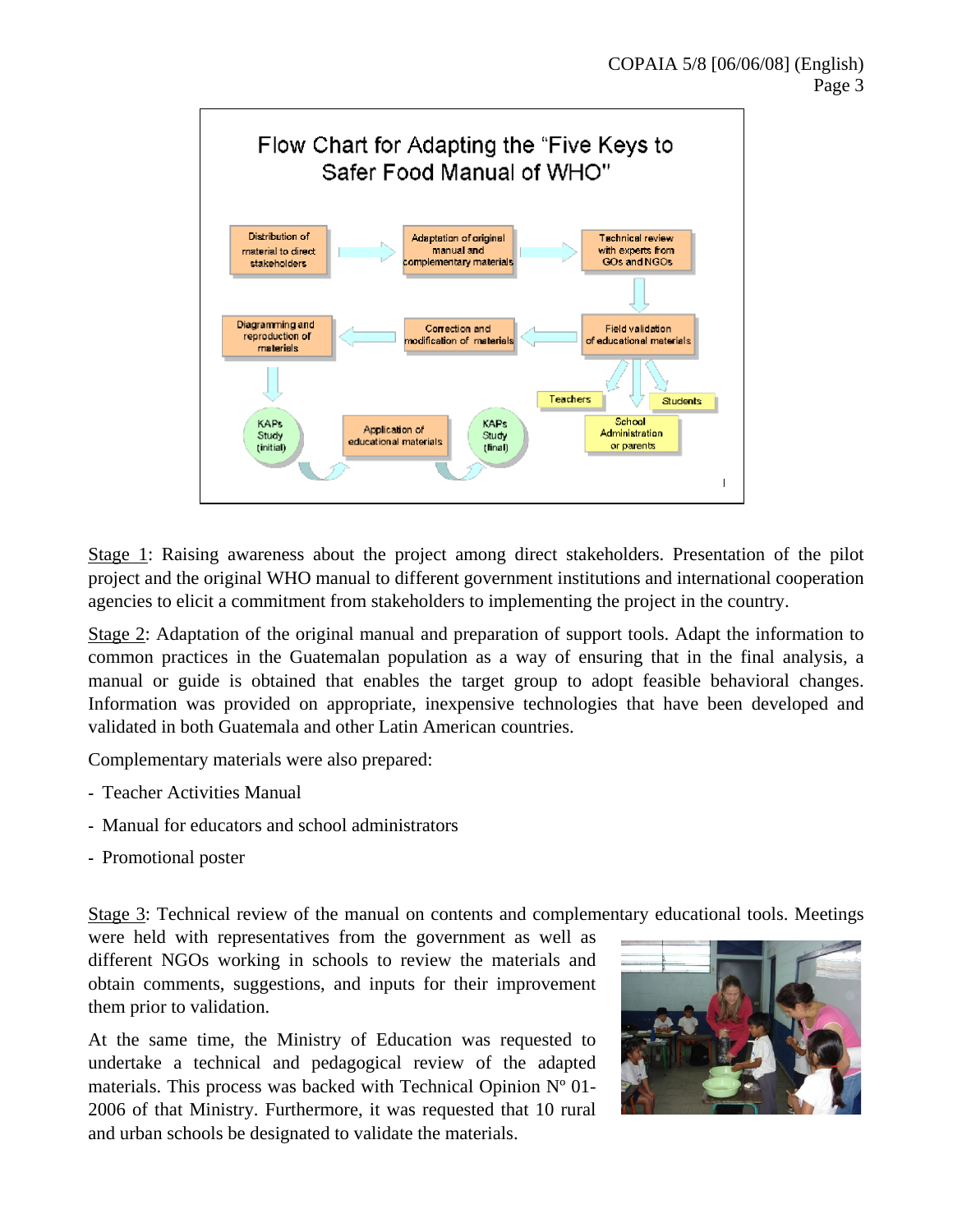Stage 4: Validation of the materials in urban and rural primary schools in Guatemala. They were field tested with an audience similar to the one that will use these educational materials, in order to determine whether the contents and activities meet the needs of both educators and students; and also, in order to learn whether the contents were sufficient and about their quality and ease of understanding. The materials were validated in urban and rural primary schools in Guatemala.

Stage 5: Modification of the materials. The materials were modified based on the results obtained in the validation; they were then diagrammed and printed for their promotion and use in a sampling of schools.

Stage 6: Use of the materials in urban and rural primary schools in Guatemala. Late 2007 witnessed the launch of Phase II, which corresponds to the implementation phase of the materials, in which a baseline was constructed on knowledge, attitudes, and practices (KAPs) related to hygiene in food handling among students, parents, and educators at four primary schools in the country; this was combined with microbiological testing of the food preparation areas, utensils, and food processed for school lunches.

The purpose was to gather information about the educational community's KAPs with respect to hygiene in food handling prior to the intervention and materials application stage, so that at the end of the project their usefulness in teaching these subjects could be determined.

For the INTERVENTION stage in Phase II, teachers at these four schools are being trained in the contents and application of the Five Keys manuals, so that in eight weeks (two months), they will be able to impart this knowledge to the students, as shown in the figure below.



## **7. PRINCIPAL RESULTS**

- **-** Technical endorsement by the Ministry of Education (Technical Opinion No. 01-2006)
- **-** Dissemination of prevalidated tools and poster, available on the PAHO website and the INCAP website at the following link: http://www.sica.int/busqueda/busqueda\_basica.aspx?idCat=3&idMod=2&IdEnt=29&Pag=5.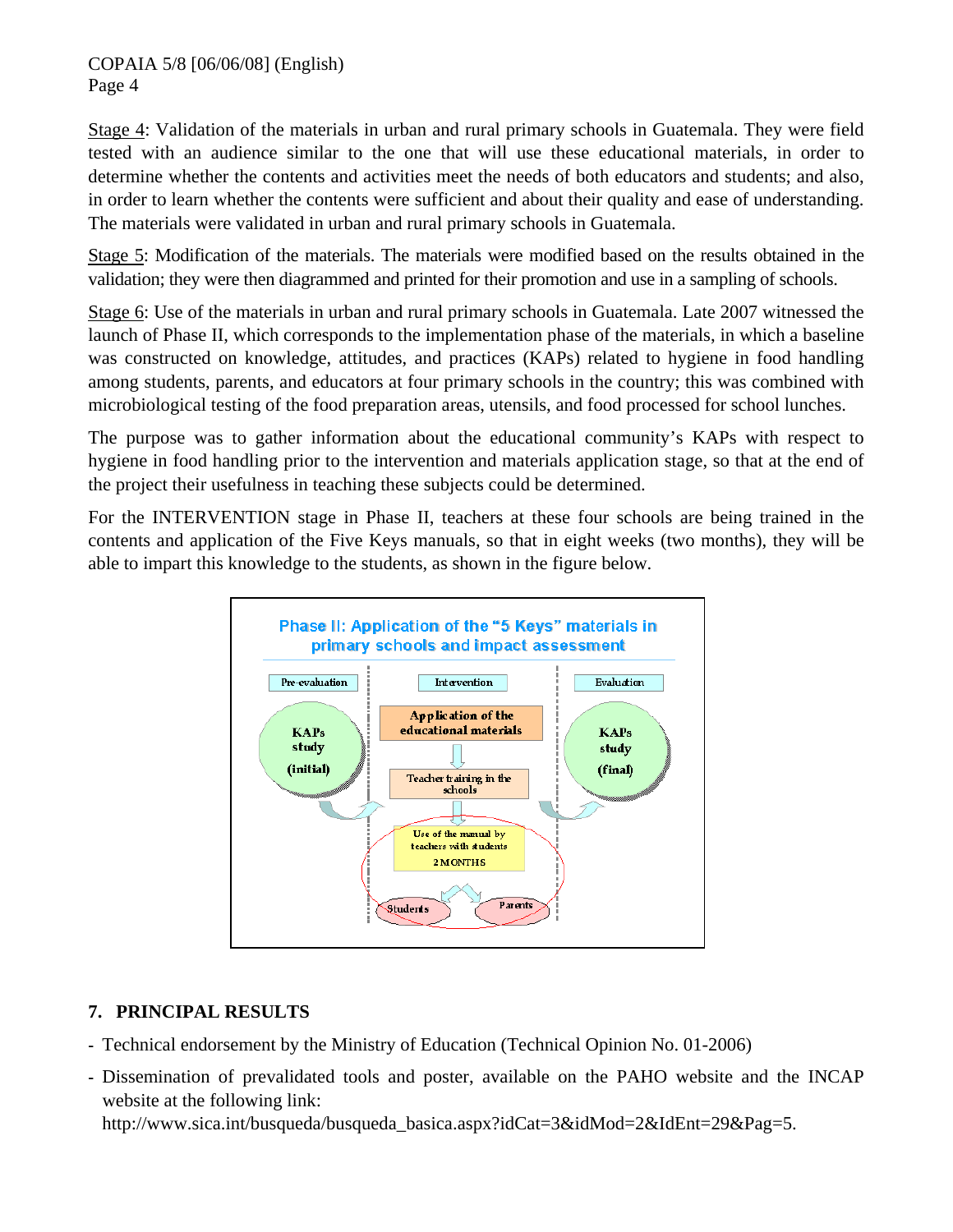- **-** Validation of the 5 Keys materials in 12 urban and rural schools in four departments of Guatemala; reviewed by 127 primary school teachers and tested with 1,389 students, grades 1 to 6
- **-** Forty-one teachers from the four selected schools have been trained in the use of 5 Keys materials.
- **-** Educational tools adapted, validated, and printed, with an electronic version as well, for distribution in Latin America

## **8. FUTURE ACTIVITIES**

- **-** Impact assessment on a sample of schools, obtaining a baseline and a final KAPs study on food safety
- **-** Transfer of the materials and methodology to other countries in the Region
- **-** Publication in English and other languages that have been requested



## **9. IMPORTANCE OF IMPLEMENTING THE INITIATIVE**

Food security is one of the main priorities of the Government of Guatemala; thus, government programs prioritize and protect the right to good nutrition and facilitate the means for ensuring food security in the most vulnerable populations. Food security and food safety are closely linked: according to the definition adopted by the World Food Summit, organized by FAO in June 2002, food security exists when all people at all times have physical and economic access to sufficient, safe, nourishing food to meet their dietary needs and preferences in order to live an active and healthy life. Food security has been achieved when the availability of food is guaranteed, the supply is regular and safe, and all people have access to it.

In another vein, diarrhea is one of the principal public health problems in the majority of developing countries and is a leading cause of infant morbidity and mortality, especially given its association with malnutrition. In Latin America, diarrheal diseases are among the five leading causes of death. The World Health Organization estimates that each year, some 1.3 billion episodes of diarrhea occur in children under 5 in developing countries, with 4 million deaths from acute diarrhea, linked in 50-70% of the cases with dehydration, while hundreds of other children suffer frequent episodes of diarrhea, seriously affecting their nutritional status. According to WHO, 70% of the cases of diarrheal diseases are attributable to the consumption of contaminated food.

In Guatemala, diarrhea is one of the three leading causes of mortality in children under 5, with the country reporting an average of four episodes of diarrhea per year. There is evidence that food contamination and a deficient culture of health are related to increasing outbreaks of diarrhea. In this context, one of the most exhaustive studies was conducted by the Atlanta-based Centers for Disease Control and Prevention (CDC), which found that the main causes of food contamination were: poor personal hygiene, the use of improper refrigeration and cooking temperatures, and the contamination of equipment used in food preparation.

The long-term social and economic impact of deficient food quality and food safety is difficult to measure accurately, but they lead to chronic malnutrition, a particularly acute problem in some of our